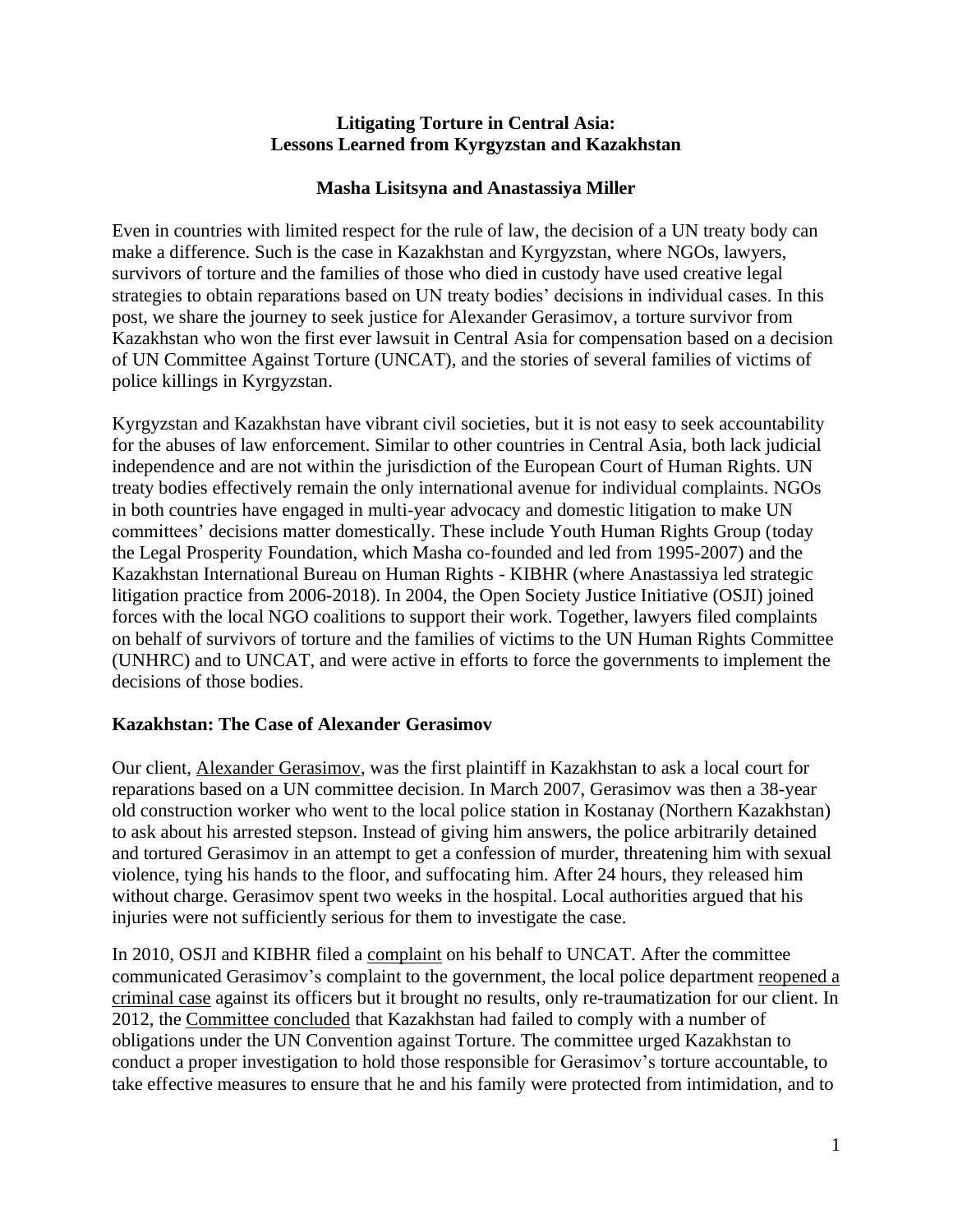provide him with adequate reparation for the suffering inflicted, including compensation and rehabilitation, and to prevent similar violations in the future.

The government did not provide Gerasimov with any reparations, and there was no law about implementing UN committees' decisions that we could rely on. Despite the low likelihood of success, together with Gerasimov we decided to turn to the domestic courts. We developed our arguments based on existing legislation and focused on compensation as it was a "known territory" for judges. Gerasimov, represented by Anastassiya and co-counsel Snezhanna Kim, filed a civil complaint against the police on the basis of civil and civil procedure codes. It was important to require the police, as an institution, responsible for torture to at least pay compensation. Based on our previous negative experience, we did not ask for the criminal case to be reopened.

Compensation, in addition to being inadequate in amount, does not constitute a holistic reparation. But in bringing a case that had never before been considered by the country's judiciary, without clear existing legal procedure, against powerful state actors, we felt that we had to be realistic about what we were asking judges to do.

We argued that UNCAT had established that the torture took place and that the investigation was not effective, and asked the court to order compensation. Because public attention is an important aspect of strategic litigation, Gerasimov and the legal team gave interviews and journalists observed the court hearings. A psychologist provided support to Gerasimov before and throughout the legal proceedings. We also submitted as evidence a report by a specialized psychologist on the trauma caused by torture based on international documentation standards found in the Istanbul [Protocol.](https://www.ohchr.org/Documents/Publications/training8rev1en.pdf) In November 2013, Gerasimov won in the Kosntanai city court. The following year, the appeals court and the Supreme Court both denied the Ministry of Interior request to overturn the decision.

The decision of the city court – as affirmed by the higher courts – included most of our arguments. Chief amongst them was that international treaties ratified by Kazakhstan have priority over national legislation and that decisions of the UN committees are binding. Articles 26-27 of the [Vienna Convention on the Law of Treaties](https://legal.un.org/ilc/texts/instruments/english/conventions/1_1_1969.pdf) provide that "[e]very treaty in force is binding upon the parties to it and must be performed by them in good faith," and "[a] party may not invoke the provisions of its internal law as justification for its failure to perform a treaty." Kazakhstan's [law on international treaties](http://adilet.zan.kz/eng/docs/Z050000054_) has similar provisions. According to the national legislation, the Ministry of Foreign Affairs monitors implementation of international treaties but, in fact, it never replied to the 2012 UNCAT decision nor took any action to afford reparations to Gerasimov. The courts, on the other hand, cited the decision and granted an equivalent of 13,000 USD compensation for moral damages from torture and arbitrary detention.

Because Kazakhstan does not have a system of legal precedent, subsequent decisions from the same court could be different. For instance, we referred to the Gerasimov decision in the next case on behalf of [Rasim Bayramov](https://juris.ohchr.org/Search/Details/1838) and received a similar ruling, though with significantly lower compensation. In other cases, however, the courts disputed the fact of torture, despite the UNCAT finding otherwise, and refused to grant any reparations. The fact that Gerasimov himself was not charged with any crime likely helped the Kosntanai city judge to decide in his favor, though that should hardly be relevant for awarding reparations to a torture survivor.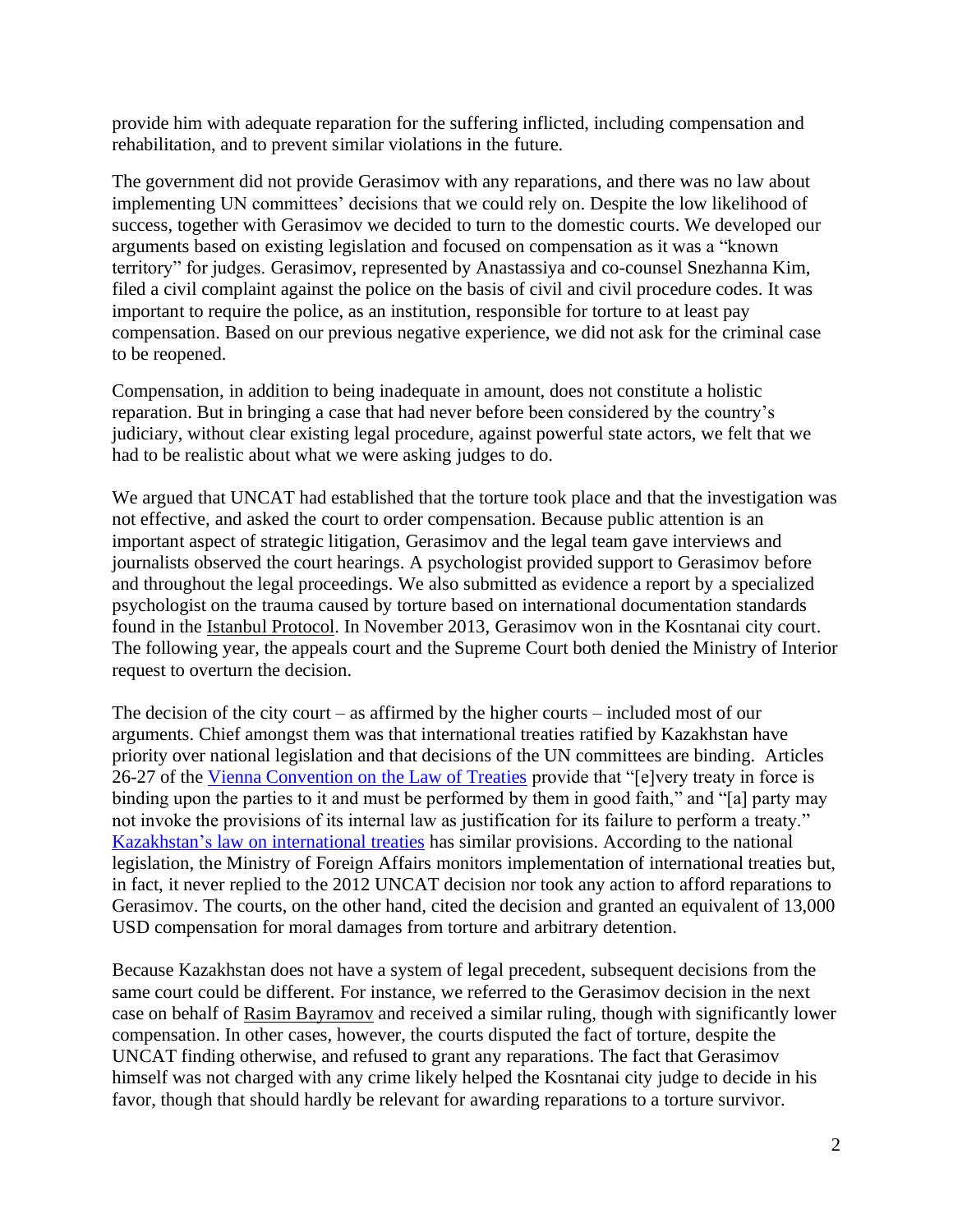"I wish my father were here to see that the justice exists," Gerasimov said after winning his case. His father, a retired police officer, had died five years prior. It was his father who had submitted on his son's behalf the first complaint about torture to the local authorities when Alexander was still in the hospital; he told him to never give up. The mere fact that the UN and the judiciary "ratified" his story was as important to Gerasimov as receiving the compensation.

### **Kyrgyzstan: The Cases of Tashkenbai Moidunov and Azimjan Askarov**

We followed a similar litigation approach as the one pursued in Kazakhstan but, in light of Kyrgyz legislation, we sought compensation from the Ministry of Finance as the agency responsible for the state budget. This was an important tactical decision as it allowed the cases to be heard in the capital instead of local courts, where judges could be intimidated by the police involved in torture.

In October 2004, 46-year old [Tashkenbai Moidunov](https://www.justiceinitiative.org/litigation/moidunov-v-kyrgyzstan) was arrested in southern Kyrgyzstan after an argument on the street with his wife; a few hours after being detained in police custody, he was found dead. Despite this atrocity, only one police officer received a short, suspended sentence for negligence in Moidunov's death. Almost 13 years later, however, domestic courts in Kyrgyzstan, relying on legal arguments similar to those we raised in Gerasimov's case, recognized the obligation of the government to implement a UNHRC decision requiring that compensation be paid to Moidunov's family.

To achieve this result, we organized a psychological evaluation of the mother and sister of Moidunov to help calculate the requested amount of compensation. Sadly, Moidunov's mother died before his case could be decided but his sister continued on. In January 2017, the Supreme Court of Kyrgyzstan denied an appeal from the Ministry of Finance, making the decision final. It was an extremely low amount of compensation (\$3,000 USD), hardly commensurate with the gravity of the violation. But the family saw it as at least some measure of justice.

In other cases – like those of [Turdubek Akmatov](https://www.justiceinitiative.org/litigation/akmatov-v-kyrgyzstan) and [Rahmanberdi Enazarov](https://www.justiceinitiative.org/litigation/ernazarov-v-kyrgyzstan) - no perpetrators were convicted, but courts still supported our claims for reparation. In both cases, the government argued that a criminal conviction of policemen was necessary for considering a request for compensation, but the court supported our argument that, ["it is necessary to follow](https://www.justiceinitiative.org/uploads/8f72c722-515e-47f5-abf9-5f1285f8ce06/akmatov-district-court-decision-eng-20181018.pdf)  the Views [of the Human Rights Committee that indicate that persons, those rights were violated,](https://www.justiceinitiative.org/uploads/8f72c722-515e-47f5-abf9-5f1285f8ce06/akmatov-district-court-decision-eng-20181018.pdf)  [have the right to recover moral damages regardless of any related criminal proceedings."](https://www.justiceinitiative.org/uploads/8f72c722-515e-47f5-abf9-5f1285f8ce06/akmatov-district-court-decision-eng-20181018.pdf) To support these arguments, Sardor Abdukholilov, counsel for Akmatov and Enazarov both, asked the Polish Helsinki Foundation for Human Rights and the Kazakhstan NGO Coalition against Torture to submit amicus briefs, which is unusual in Kyrgyzstan. The amici supported the obligation to implement the decisions of the UN HRC citing, among others, the *Gerasimov* case and a 2018 [decision](https://www.womenslinkworldwide.org/files/3045/sentencia-angela-tribunal-supremo.pdf) by the Supreme Court of Spain on the binding nature of a decision issued by the UN Committee on the Elimination of all Forms of Discrimination against Women.

NGOs also tirelessly advocated for legislation in support of the implementation of UN treaty bodies' decisions in Kyrgyzstan. The biggest breakthrough came during constitutional reforms that were ushered in after a change of power, following popular protests in 2005 and 2010. The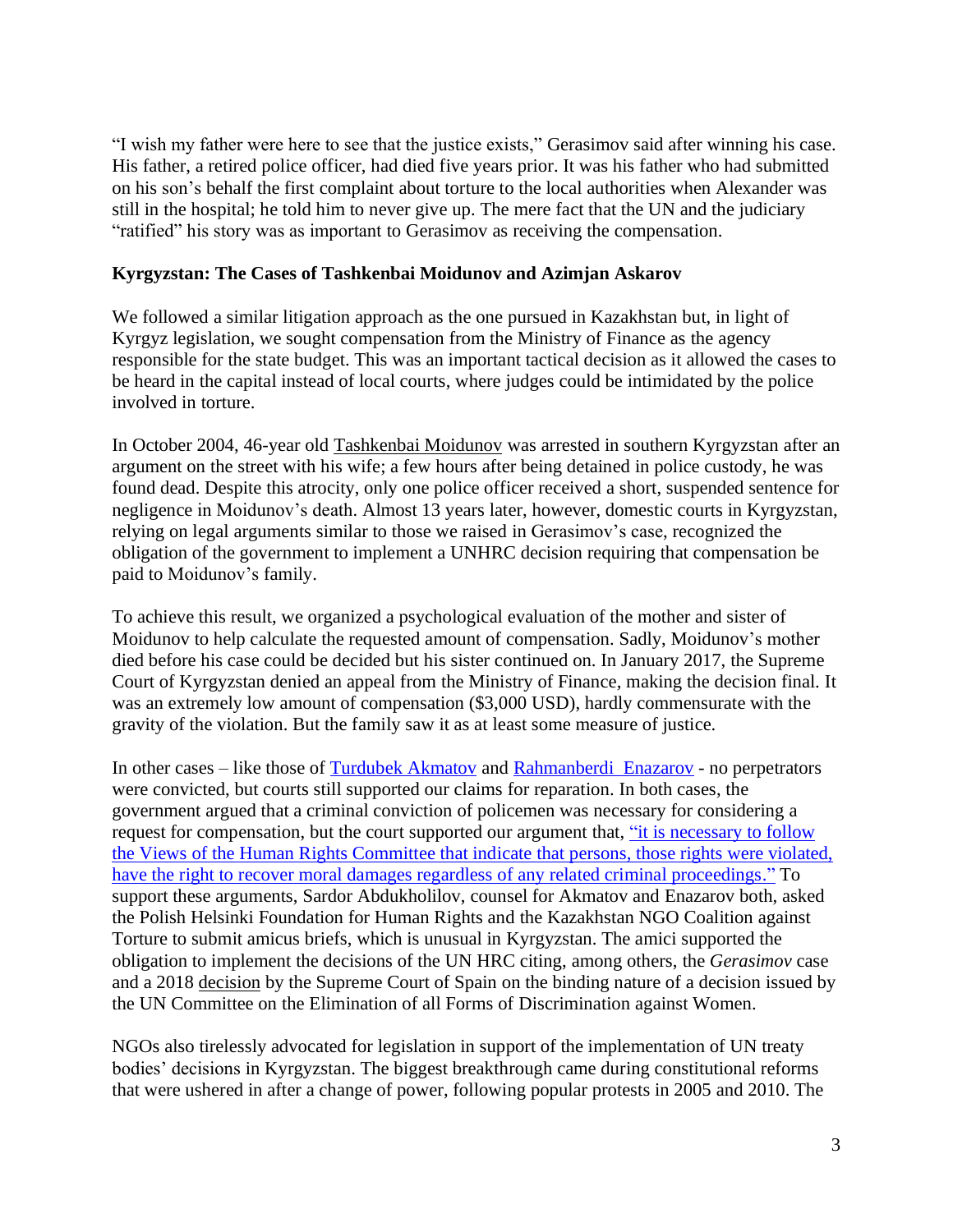Constitutional Assemblies developing proposals for amendments at the time included civil society members, who were seeking a constitutional level of protection for the right of individuals to appeal to international bodies and a state obligation to implement those decisions. After 2010, Article 41(2) of the Constitution stated that where such international human rights bodies recognize a violation of rights and freedoms, the government must take measures for their restoration and/or redress.

In addition, human rights lawyers successfully proposed an amendment related to "new circumstances" in criminal cases in the country's criminal procedure code. Now, according to Article 442.4(3), "a sentence or a judicial decision may be revoked and the procedure may be resumed in cases ordered by a recognized international body based on the international treaties to which the Kyrgyz Republic is a party." In 2017, the government then adopted a regulation to guide the interaction between state entities and the UN treaty bodies. While far from perfect, this regulation created a procedural ground to rely on for implementation litigation, as it stated that the amount of compensation should be determined by a court.

Finally, in the midst of ethnic violence in southern Kyrgyzstan in 2010, a well-known human rights defender -- [Azimjan Askarov](https://www.justiceinitiative.org/litigation/askarov-v-kyrgyzstan) -- was arrested after a police officer was allegedly killed during an outburst of violence close to Askarov's town. Askarov was tortured and blamed for the violence and sentenced to [life imprisonment after an unfair trial.](https://www.hrw.org/news/2018/12/06/joint-letter-eu-detention-azimjon-askarov-kyrgyzstan) During each trial hearing, judges and lawyers involved in the case were threatened and intimidated. In 2016, the UN HRC issued a [decision](https://www.justiceinitiative.org/uploads/5bc1edaa-acb3-4b61-bfd1-45adf4bcc5e2/Askarov-HRC-decision-ENG.pdf) ordering a rare remedy: that Askarov's conviction be quashed and that he be immediately released. But during the 2017 constitutional referendum, among other regressive steps, the Kyrgyz government used Askarov's case to justify repealing the Article 41(2) constitutional guarantee that civil society had fought for. And although Askarov's case was reopened in accordance with the country's amended criminal procedure code, a [report](https://www.icj.org/kyrgyz-republic-icj-legal-opinion-on-askarov-retrial-concludes-his-conviction-should-be-quashed/) from the International Commission of Jurists concluded that the court's review was superficial and simply confirmed the earlier verdict. Unfortunately, in such "political" cases, facts or arguments do not matter unless the political situation changes. Askarov died in prison in July 2020, allegedly after contracting COVID-19.

### **Some Lessons Learned**

The main lesson from our combined forty years of working in this area? UN treaty bodies alone will never get their decisions implemented. The committees can forward to the states the followup submissions of applicants, contact country missions in Geneva, and issue follow-up reports. But without the efforts of the applicants themselves and lawyers and NGOs representing them and vigorous advocacy at the domestic level – the chances of compliance are slim.

Moreover, these victories – even partial victories -- come with a clear message: one needs to be prepared to support the applicants, the litigation and the advocacy for the long haul. Our experience is reasonably positive, as was the 2018 decision of Spain's Supreme Court. However, the risk of losing is always there. Not all of our cases in Kazakhstan were successful and domestic courts in [Ukraine](https://helsinki.org.ua/en/articles/how-are-decisions-of-uno-committees-executed-in-ukraine-4/) and [Sri Lanka](https://www.fidh.org/en/region/asia/sri-lanka/Sri-Lanka-s-Supreme-Court-decision) have also issued adverse decisions.